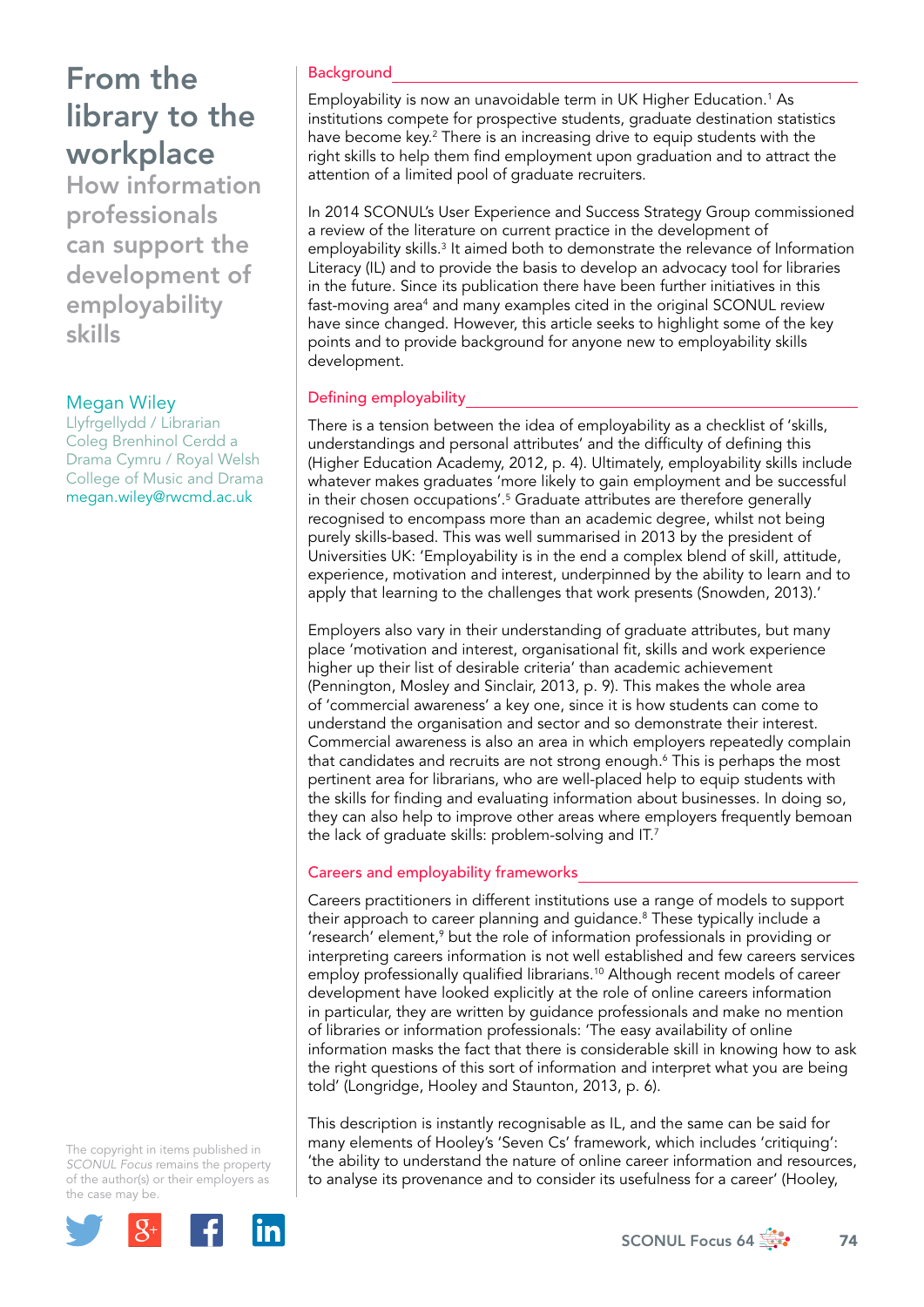How information professionals can support the development of employability skills

2012, p. 6). Hooley acknowledges the presence of IL but highlights the criticism it has attracted for undervaluing 'socially transmitted forms of information'. He argues that this would be 'a considerable limitation in any attempt to repurpose the concept for career, where implicit and socially transmitted forms of knowledge and information are recognised as being of crucial importance' (*ibid*.).

However, librarians are already involved in helping their users to navigate socially mediated online information.<sup>11</sup> Indeed, the ANCIL (A new curriculum for information literacy) model of IL includes 'Finding and using people as information sources', including in person and online through social media (Secker and Coonan, 2011, p. 12). Perhaps, as Abson and Lahlafi (2013, p. 14) suggest, the main reason why librarians 'are missing an opportunity to demonstrate our value' in relation to IL in the workplace is simply our 'choice of language'.

#### Employability frameworks and skills awards

Secker (2012, p. 8) posits that employability frameworks like the Higher Education Academic Record (HEAR) may provide 'impetus for change' when trying to convince academics of the value of IL. HEAR provides a standardised approach for undergraduate students to record their achievements at university so that these can be shared with prospective employers.<sup>12</sup> However, there is still debate around how meaningful HEAR is for employers,<sup>13</sup> and usage by libraries was hard to find.<sup>14</sup>

One of the stated aims of HEAR<sup>15</sup> is to promote the increasingly prevalent institutional skills awards.<sup>16</sup> These are typically managed by the careers service or students union and are usually not based on shared models but developed individually.<sup>17</sup> This represents a challenge for librarians attempting to contribute to their delivery, since there will be no single approach to content or management.18 However, most awards do include something similar to 'business and customer awareness' (CBI, 2011, p. 13) and this is often a core component. There is therefore often an opportunity for librarians to provide stand-alone content for awards – sometimes working collaboratively with colleagues from other departments – or for existing IL sessions to be accredited, thus potentially increasing student uptake.<sup>19</sup> Alternatively, libraries can provide support with what Mann (2011, p. 5) records as the top three challenges: scalability, staff resource and academic buy-in.

## Framing Information Literacy for employability

As the ANCIL framework clearly outlines, the same skills to find, critically evaluate and use information that students need for their degrees are readily applied to the workplace.<sup>20</sup> There is not room here to provide detailed examples of library involvement in employability skills development, but these are now available.<sup>21</sup>

The majority of employability skills training run either entirely or in part by information professionals relates to researching an employment sector or individual organisation.<sup>22</sup> The emphasis tends to be that finding and using information effectively not only helps with career decisions but also ensures that applicants stand out in application processes $^{23}$  and throughout their careers. Training often uses library resources such as electronic databases but is, to a large extent, an easier 'sell' than traditional IL sessions, since many students will be concerned about their future careers. Other sessions relate to using social media effectively for a job search or to manage digital identity.<sup>24</sup> A different kind of session mentioned by Luker and Nephin (2013, p. 13) is 'information literacy skills in the workplace', which asks students to imagine themselves as a researcher in a role relevant to their own degree.

The copyright in items published in *SCONUL Focus* remains the property of the author(s) or their employers as the case m[ay be.](http://plus.google.com/share?url=http://www.sconul.ac.uk/page/focus-64)

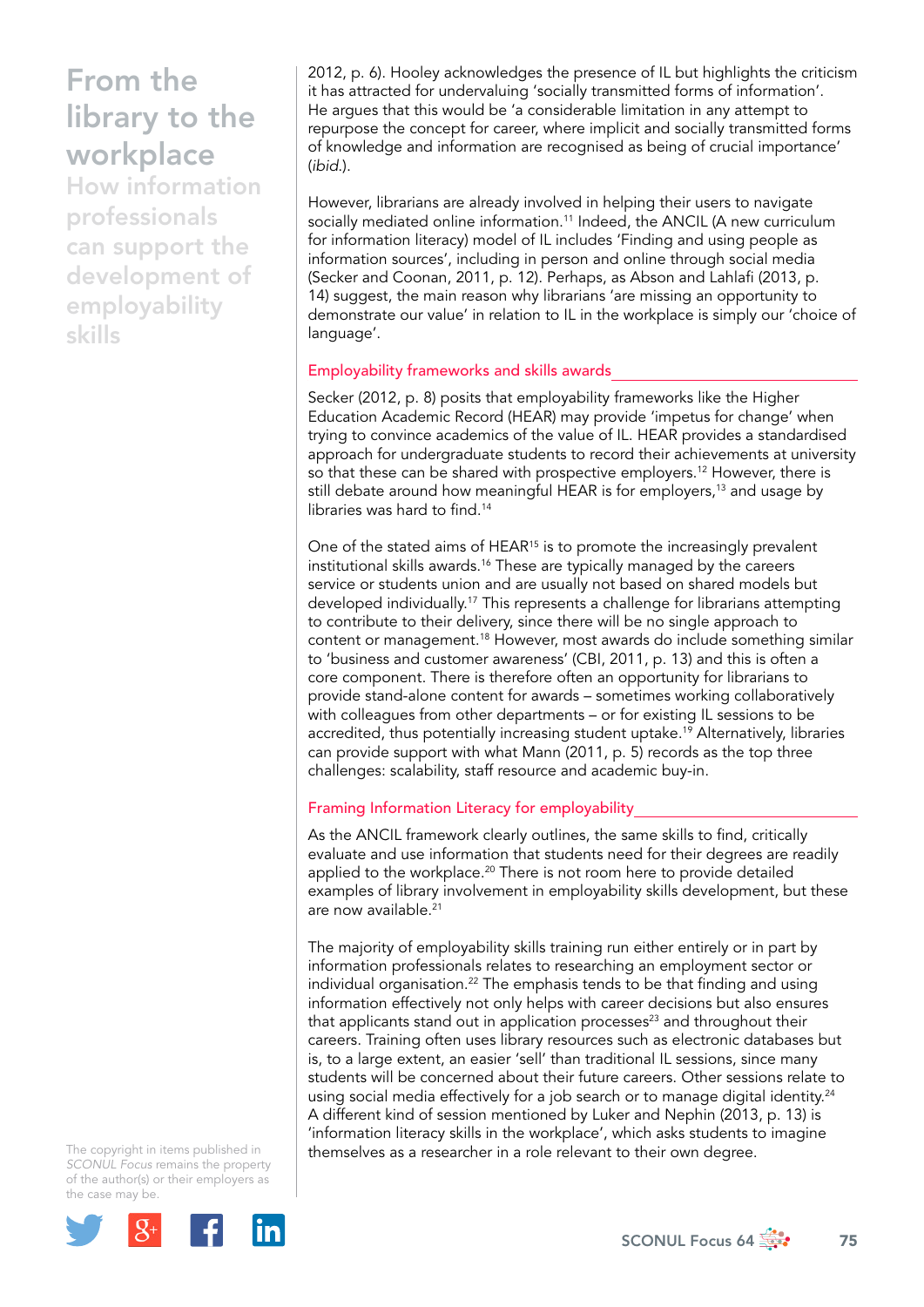How information professionals can support the development of employability skills

There are examples of librarians and careers advisers delivering training jointly, with a focus on their individual areas of expertise.<sup>25</sup> Oakley (2013, p. 25) provides a helpful overview of the advantages of collaboration with other parts of the institution: both the obvious contribution to the employability agenda and as another way of promoting information literacy: '[...] used critically, social media is a valuable information source for current awareness and learning materials'.

### Key messages for information professionals

- Explicitly address employability skills in existing IL sessions (and their promotion)<sup>26</sup> to demonstrate relevance to the wider institution and students.
- Seek to have a link on the websites of other university departments and services (such as careers and the Students' Union) in order to reinforce the relevance of the library's training to employability skills development.<sup>27</sup>
- Be proactive about contributing to existing awards and training make contact with other services.
- Careers and other student services vary greatly in structure and responsibilities – find out how they operate in your institution.
- Accredited involvement in a core component of the institution's skills award or employability framework is the ideal.
- Business and customer awareness and digital literacy are elements well suited to delivery by librarians.
- Find out what training already exists so that you can add to it rather than creating stand-alone content.
- Work with other parts of the institution to decide how best to market your skills and training (the name chosen for the individual training sessions is important).
- Opportunities to co-present with someone from a non-library background may result in a larger audience and advantages for both departments.
- Consider running training for colleagues in other services both to raise your profile within the institution and to increase the chance of working collaboratively in the future.
- Improved relationships across the institution help everyone, including students.
- Help to promote and grade existing award schemes,<sup>28</sup> even if delivering training yourself is not an option.
- Universities will have an employability strategy and there may be a group you can join in relation to this.

#### **Notes**

- 1 Examples include: Harvey, 2003; Higher Education Academy, 2015b; Thompson et al., 2013; Woods and Murphy, 2013. Employability and IL was also a theme for the Librarians' Information Literacy Annual Conference in 2013: see LILAC, 2013.
- 2 Higher Education Statistics Agency, 2015; Universities UK, 2010
- 3 Wiley, 2014
- 4 More recent initiatives include activity collated by InformAll, 2015, and CILIP, 2015. Both mention the Chartered Institute of Library and Information Professionals (CILIP) Information Literacy group and a literature review on employability and IL by Inskip, 2014.
- The copyright in items published in *SCONUL Focus* remains the property of the author(s) or their employers as the case m[ay be.](http://plus.google.com/share?url=http://www.sconul.ac.uk/page/focus-64)



5 Higher Education Academy, 2012, p. 4

SCONUL Focus 64  $\frac{1}{200}$  76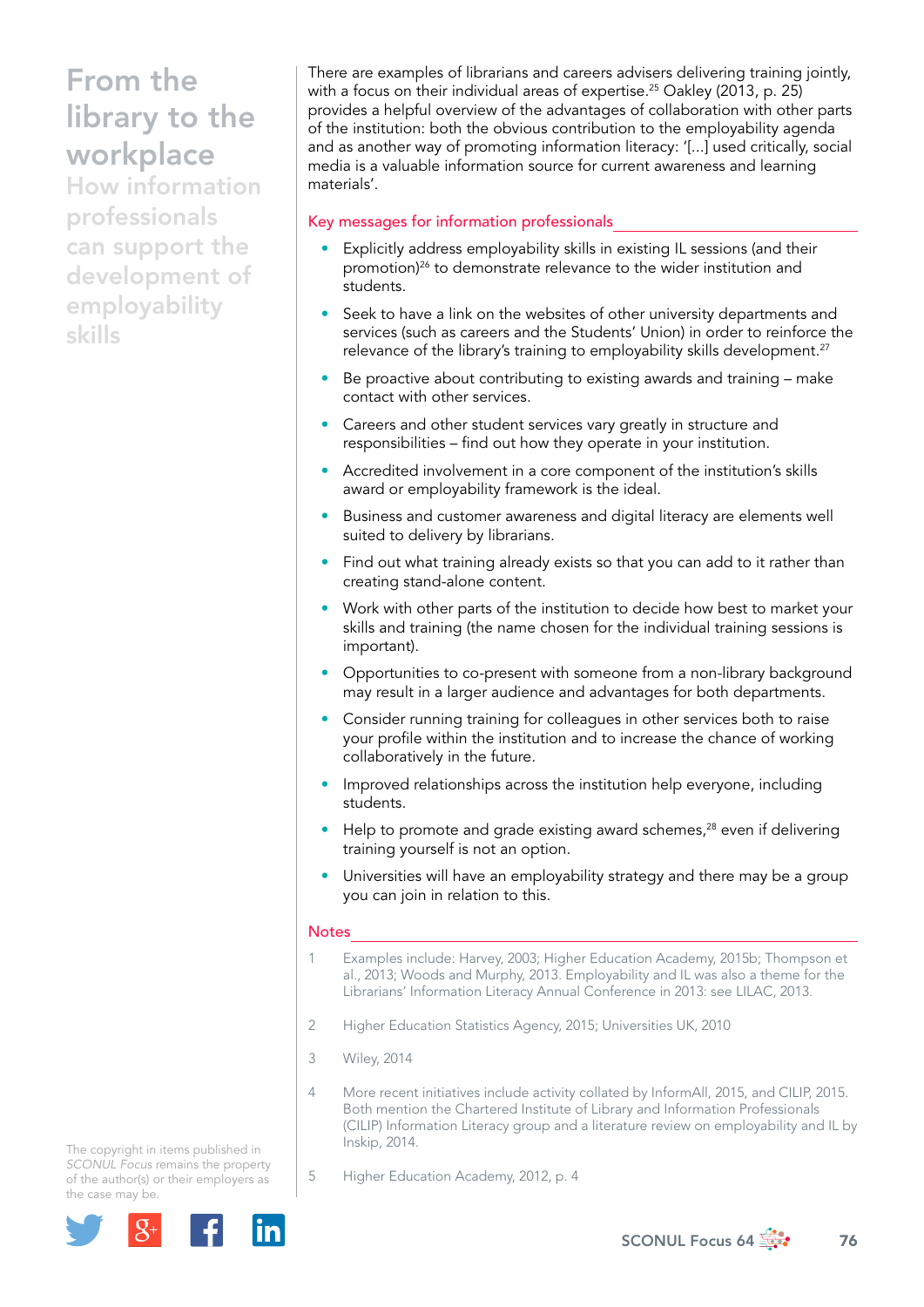How information professionals can support the development of employability skills

- 6 See reports from the Confederation of British Industry: CBI, 2011, p. 15; CBI, 2013, p. 57.
- 7 CBI, 2013, p. 13
- 8 See, for example: Careers Group, 2014
- 9 Pennington, Mosley and Sinclair, 2013, p. 9
- 10 Wiley, 2011
- 11 Oakley, 2013
- 12 Higher Education Academy, 2015a
- 13 Pennington, Mosley and Sinclair, 2013, p. 7
- 14 Higher Education Academy, 2015a
- 15 Higher Education Academy, 2015c
- 16 AGCAS (the Association of Graduate Careers Advisory Services) has established a Skills Awards task group; their 2011 survey elicited responses from 67 different institutions that run awards, many of which had been 'developed collaboratively' across institutions (AGCAS, 2012, p. 1).
- 17 Mann, 2011, p. 3
- 18 See Wiley, 2014, for a snapshot of the continually changing employability skills awards landscape.
- 19 See the January 2015 case study from Library Services at University of West of England (UWE), who worked with the Careers and Employability Service to include library-related content in the employability award and also developed new sessions jointly (SCONUL, 2015).
- 20 Secker, 2012
- 21 See Wiley, 2014, and case studies from SCONUL, 2015.
- 22 Students are likely to be shown how to ascertain a company's structure, function, aims, recent news and competitors.
- 23 Whitmell, 2012
- 24 Wiley, 2014
- 25 See: Woods and Murphy, 2013; University of Durham, 2015; Wiley, 2012.
- 26 An excellent example of this is the University of Sheffield Library, 2015. Their pages about 'information literacy in the workplace' are extremely clear and demonstrate the relevance to employability.
- 27 Even the simple act of a careers service providing a link from its own website to the library's helps to demonstrate the relevance of training offered. See, for example, the University of Leeds, 2014, which encourages users to seek out library sessions to develop their skills.
- 28 Some libraries help with the marking of skills award submissions (Wiley, 2014).

#### References

Abson, C. and Lahlafi, A. (2013). The application of IL to gain and undertake graduate employment: a collaboration between the library and the careers service at Sheffield Hallam University [presentation at LILAC 2013]. Available from: http://

The copyright in items published in *SCONUL Focus* remains the property of the author(s) or their employers as the case m[ay be.](http://plus.google.com/share?url=http://www.sconul.ac.uk/page/focus-64)



SCONUL Focus 64  $\frac{1}{200}$  77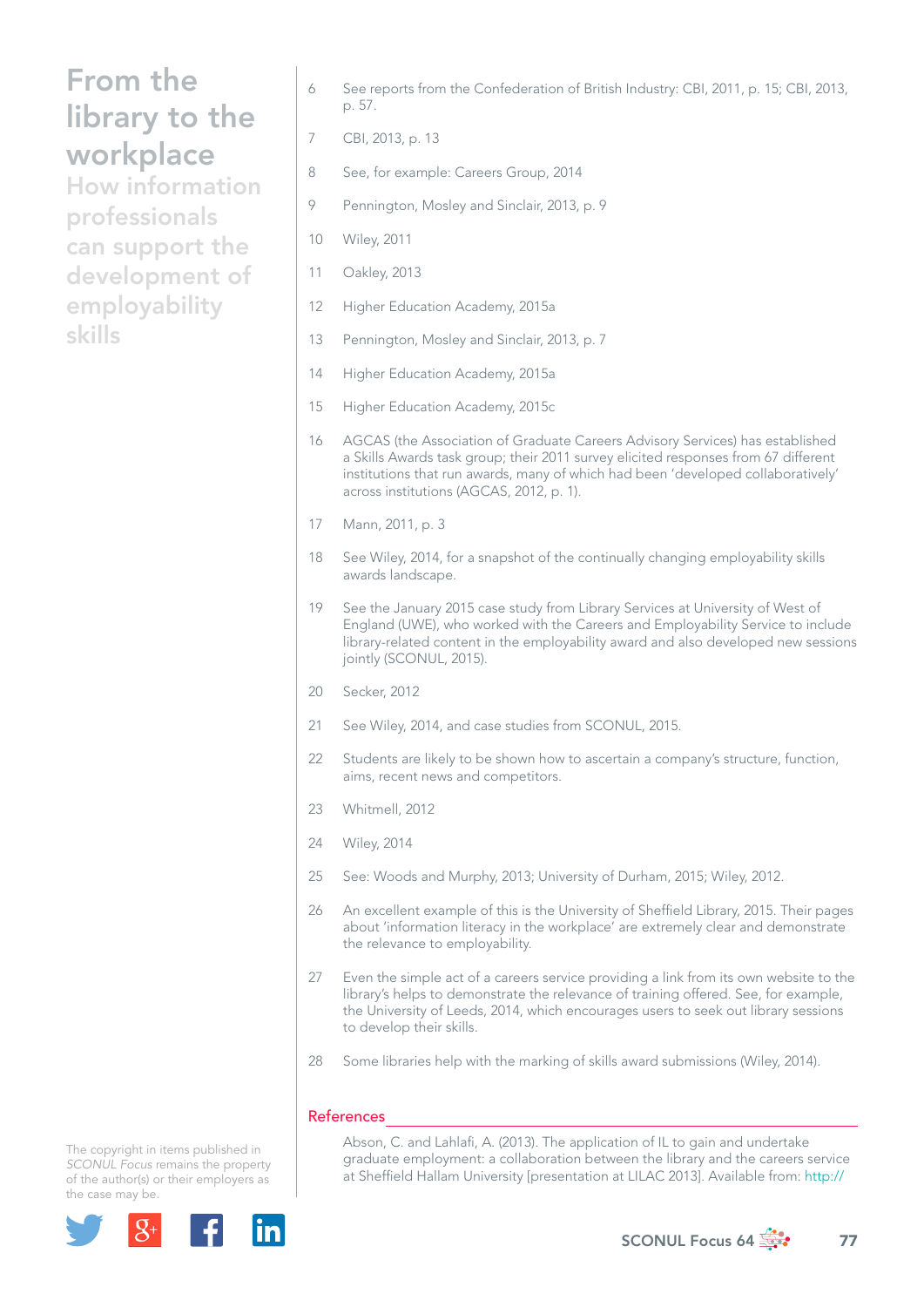How information professionals can support the development of employability skills

www.slideshare.net/infolit\_group/abson-and-lahlafi [accessed 28 June 2015]

AGCAS (2012). *Skills Awards: an AGCAS position statement*. Available from: [http://](http://www.agcas.org.uk/pages/position-statements) [www.agcas.org.uk/pages/position-statements](http://www.agcas.org.uk/pages/position-statements) [accessed 28 June 2015]

Careers Group, University of London (2014). *Careers – in theory*. Available from: http://careersintheory.wordpress.com/ [accessed 28 June 2015]

CBI (2011). Working towards your future: making the most of your time in higher education. Available from: http://www.cbi.org.uk/media/1121431/cbi\_nus [employability\\_report\\_march\\_2011.pdf](http://www.cbi.org.uk/media/1121431/cbi_nus_employability_report_march_2011.pdf) [accessed 28 June 2015]

CBI (2013). *Changing the pace: CBI/Pearson education and skills survey 2013*. Available from: [http://www.cbi.org.uk/media/2119176/education\\_and\\_skills\\_](http://www.cbi.org.uk/media/2119176/education_and_skills_survey_2013.pdf) [survey\\_2013.pdf](http://www.cbi.org.uk/media/2119176/education_and_skills_survey_2013.pdf) [accessed 28 June 2015]

CILIP (2015). Do employers want information literacy skills? [online] Available from: http://www.cilip.org.uk/cilip/blog/do-employers-want-information-literacy-skills [accessed 20 June 2015]

Harvey, L. (2003). Transitions from higher education to work: a briefing paper prepared by Lee Harvey (Centre for Research and Evaluation, Sheffield Hallam University), with advice from ESECT and LTSN Generic Centre colleagues. Available from: http://bit.ly/oeCgqW [accessed 28 June 2015]

Higher Education Academy (2012). *Pedagogy for employability*. Available from: [http://www.heacademy.ac.uk/assets/documents/employability/pedagogy\\_for\\_](http://www.heacademy.ac.uk/assets/documents/employability/pedagogy_for_employability_update_2012.pdf) [employability\\_update\\_2012.pdf](http://www.heacademy.ac.uk/assets/documents/employability/pedagogy_for_employability_update_2012.pdf) [accessed 28 June 2015]

Higher Education Academy (2015a). *About HEAR*. Available from: [http://www.hear.](http://www.hear.ac.uk/) [ac.uk/](http://www.hear.ac.uk/) [accessed 28 June 2015]

Higher Education Academy (2015b). *Employability*. Available from: [http://www.](http://www.heacademy.ac.uk/employability) [heacademy.ac.uk/employability](http://www.heacademy.ac.uk/employability) [accessed 28 June 2015]

Higher Education Academy (2015c). *The Higher Education Achievement Report: what might it mean for academic colleagues*. Available from: [http://www.hear.](http://www.hear.ac.uk/other_sites/resources/detail/hear/HEAR-what-it-means-for-colleagues) [ac.uk/other\\_sites/resources/detail/hear/HEAR-what-it-means-for-colleagues](http://www.hear.ac.uk/other_sites/resources/detail/hear/HEAR-what-it-means-for-colleagues) [accessed 28 June 2015]

Higher Education Statistics Agency (2015). *About HESA*. Available from: [http://](http://www.hesa.ac.uk/content/view/3087/804/) [www.hesa.ac.uk/content/view/3087/804/](http://www.hesa.ac.uk/content/view/3087/804/) [accessed 28 June 2015]

Hooley, T. (2012). How the internet changed career: framing the relationship between career development and online technologies. *Journal of the National Institute for Career Education and Counselling (NICEC)* [online]. 29 [accessed 9 February 2014]

InformAll (2015). *Transferable know-how* [online]. Available from: [http://www.](http://www.researchinfonet.org/infolit/ridls/transferable-skills/) [researchinfonet.org/infolit/ridls/transferable-skills/](http://www.researchinfonet.org/infolit/ridls/transferable-skills/)[accessed 28 June 2015]

Inskip, C. (2014). *Information literacy is for life, not just for a good degree: a literature review* [online]. Available from: http://bit.ly/1HpURKe [accessed 28 June 2015]

LILAC (2013). LILAC 2013. Available from: [http://www.lilacconference.com/WP/](http://www.lilacconference.com/WP/past-conferences/lilac-2013/) [past-conferences/lilac-2013/](http://www.lilacconference.com/WP/past-conferences/lilac-2013/) [accessed 28 June 2015]

Longridge, D., Hooley, T. and Staunton, T. (2013). *Building online employability: a guide for academic departments*. Derby: International Centre for Guidance Studies and Career Development Centre, University of Derby. Available from: [http://derby.openrepository.com/derby/bitstream/10545/294311/1/building online](http://derby.openrepository.com/derby/bitstream/10545/294311/1/building online employability_finaljm.pdf)  [employability\\_finaljm.pdf](http://derby.openrepository.com/derby/bitstream/10545/294311/1/building online employability_finaljm.pdf) [accessed 28 June 2015]

Luker, W. and Nephin, E. (2013). Embedding digital literacy at Leeds Metropolitan University [presentation at LILAC 2013]. Available from: [http://www.slideshare.net/](http://www.slideshare.net/infolit_group/luker-nephin) [infolit\\_group/luker-nephin](http://www.slideshare.net/infolit_group/luker-nephin) [accessed 31 March 2014]

The copyright in items published in *SCONUL Focus* remains the property of the author(s) or their employers as the case m[ay be.](http://plus.google.com/share?url=http://www.sconul.ac.uk/page/focus-64)



SCONUL Focus 64  $\frac{4}{2}$  78

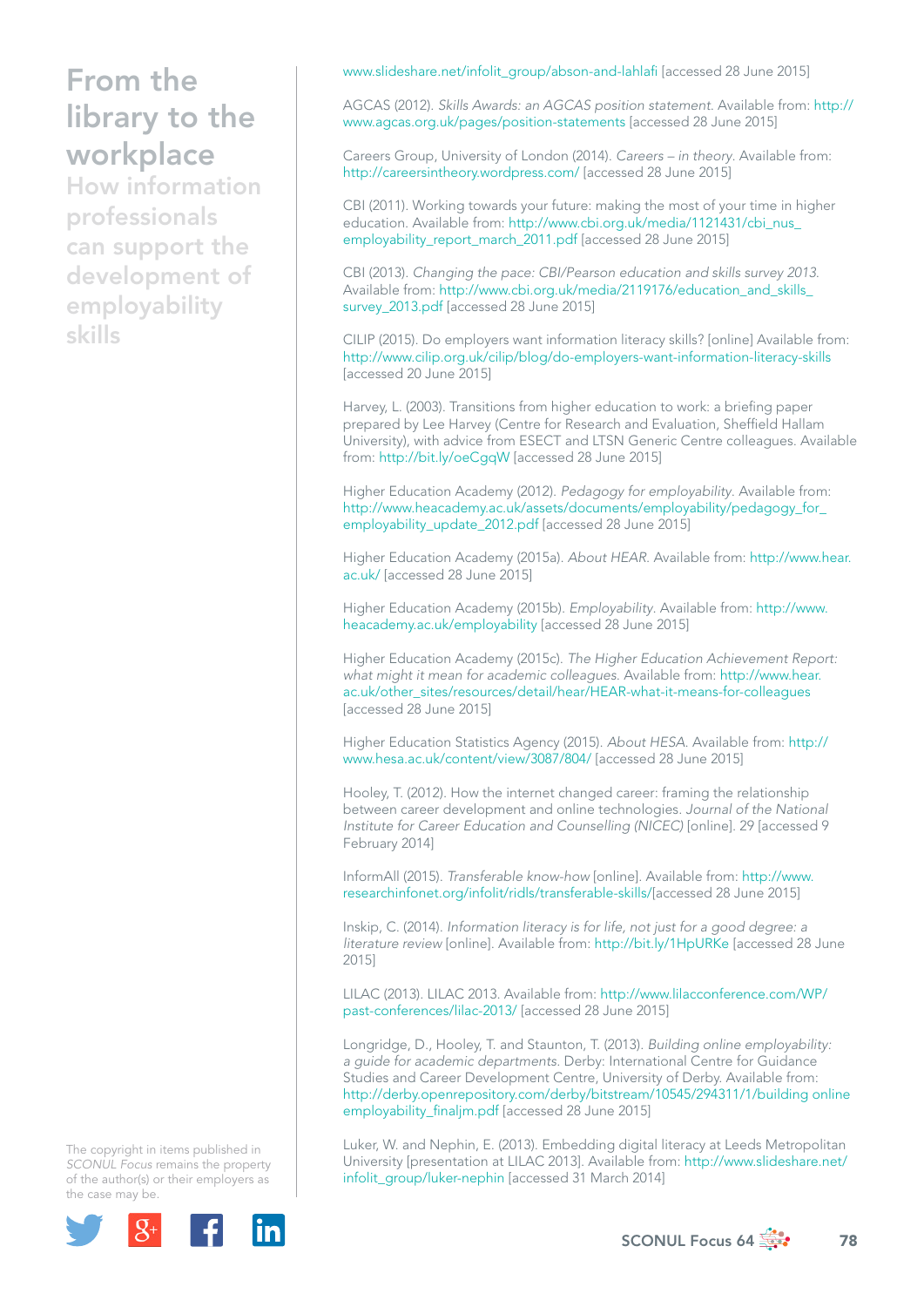How information professionals can support the development of employability skills

Mann, V. (2011). *AGCAS Award Task Group: initial findings from the skills and employability awards survey*. Available from: [http://www.agcas.org.uk/agcas\\_](http://www.agcas.org.uk/agcas_resources/334-Skills-Awards-Task-Group-careers-information-resources) [resources/334-Skills-Awards-Task-Group-careers-information-resources](http://www.agcas.org.uk/agcas_resources/334-Skills-Awards-Task-Group-careers-information-resources) [accessed 9 February 2014]

Oakley, S. (2013). Information literacy meets employability: social media training and the library. SCONUL *Focus* [online]. 58, pp. 25–26 [accessed 9 February 2014]

Pennington, M., Mosley, E. and Sinclair, R. (2013). *AGCAS/AGR Graduate Success Project: an investigation of graduate transitions, social mobility and the HEAR*. Available from: [http://www.agcas.org.uk/assets/1519-Graduate-Success-Project](http://www.agcas.org.uk/assets/1519-Graduate-Success-Project-downloads)[downloads](http://www.agcas.org.uk/assets/1519-Graduate-Success-Project-downloads) [accessed 28 June 2015]

SCONUL (2015). *Employability*. Available from: [http://www.sconul.ac.uk/page/](http://www.sconul.ac.uk/page/employability) [employability\[](http://www.sconul.ac.uk/page/employability)accessed 28 June 2015]

Secker, J., and Coonan, E. (2011). *A new curriculum for information literacy*. Available from: [http://ccfil.pbworks.com/f/ANCIL\\_final.pdf](http://ccfil.pbworks.com/f/ANCIL_final.pdf) [accessed 28 June 2015]

Secker, J. (2012). *Librarians as teachers integrated with the curriculum*. Available from: [http://www.slideshare.net/seckerj/librarians-as-teachers-integrated-with-the](http://www.slideshare.net/seckerj/librarians-as-teachers-integrated-with-the-curriculum)[curriculum](http://www.slideshare.net/seckerj/librarians-as-teachers-integrated-with-the-curriculum) [accessed 28 June 2015]

Snowden, C. (2013). *President's address to 2013 Members' Annual Conference: the enduring value of universities*. Available from: [http://www.universitiesuk.ac.uk/](http://www.universitiesuk.ac.uk/highereducation/Pages/PresidentsAddress2013AnnualConference.aspx) [highereducation/Pages/PresidentsAddress2013AnnualConference.aspx](http://www.universitiesuk.ac.uk/highereducation/Pages/PresidentsAddress2013AnnualConference.aspx) [accessed 28 June 2015]

Thompson, L., Clark, G., Walker, M. and Whyatt, D. (2013). 'It's just like an extra string to your bow': exploring higher education students' perceptions and experiences of extracurricular activity and employability. *Active Learning in Higher Education* [online]. 14 (2), pp. 135–47 [accessed 31 March 2014]

Unistats (2015). *About Unistats*. Available from: [http://unistats.direct.gov.uk/find](http://unistats.direct.gov.uk/find-out-more/about-unistats)[out-more/about-unistats](http://unistats.direct.gov.uk/find-out-more/about-unistats) [accessed 28 June 2015]

Universities UK (2010). *Changes in student choices and graduate employment* [online]. Available from: [http://www.universitiesuk.ac.uk/highereducation/](http://www.universitiesuk.ac.uk/highereducation/Documents/2010/ChangesInStudentChoices.pdf) [Documents/2010/ChangesInStudentChoices.pdf](http://www.universitiesuk.ac.uk/highereducation/Documents/2010/ChangesInStudentChoices.pdf) [accessed 28 June 2015]

University of Durham (2015). *Archived Training Resources 2012–13* [online]. Available from: https://www.dur.ac.uk/library/research/training/archive/20122013/ [accessed 28 June 2015]

University of Leeds (2015). *How to develop your skills* Available from: [http://](http://careerweb.leeds.ac.uk/info/4/make_yourself_employable/179/how_to_develop_your_skills) [careerweb.leeds.ac.uk/info/4/make\\_yourself\\_employable/179/how\\_to\\_develop\\_](http://careerweb.leeds.ac.uk/info/4/make_yourself_employable/179/how_to_develop_your_skills) [your\\_skills](http://careerweb.leeds.ac.uk/info/4/make_yourself_employable/179/how_to_develop_your_skills) [accessed 28 June 2015]

Whitmell, C. (2012). How to research a company: top tips on gathering information about employers. *Career choices* hub [blog]. 30 January. Available from: [http://](http://careers.theguardian.com/careers-blog/research-employers) [careers.theguardian.com/careers-blog/research-employers](http://careers.theguardian.com/careers-blog/research-employers) [accessed 28 June 2015]

Wiley, M. (2011). For your eyes only? Why careers information teams need to demonstrate professionalism. *Impact: journal of the Career Development Group* [online]. October 2011. Available from: [http://careerdevelopmentgroup.](http://careerdevelopmentgroup.org.uk/2011/10/for-your-eyes-only-why-careers-information-teams-need-to-demonstrate-professionalism/) [org.uk/2011/10/for-your-eyes-only-why-careers-information-teams-need-to](http://careerdevelopmentgroup.org.uk/2011/10/for-your-eyes-only-why-careers-information-teams-need-to-demonstrate-professionalism/)[demonstrate-professionalism/](http://careerdevelopmentgroup.org.uk/2011/10/for-your-eyes-only-why-careers-information-teams-need-to-demonstrate-professionalism/) [accessed 28 June 2015]

Wiley, M. (2012). *Present #1*. Formal shade of grey [blog]. Available from: [http://](http://formalshadeofgrey.wordpress.com/2012/09/27/presenting/) [formalshadeofgrey.wordpress.com/2012/09/27/presenting/](http://formalshadeofgrey.wordpress.com/2012/09/27/presenting/) [accessed 31 March 2014]

Wiley, M. (2014). *A review of the literature on current practice in the development of employability skills* [online]. Available from: [http://www.sconul.ac.uk/sites/](http://www.sconul.ac.uk/sites/default/files/documents/Employability%20Literature%20Review%20June%202014_0.pdf) [default/files/documents/Employability%20Literature%20Review%20June%20](http://www.sconul.ac.uk/sites/default/files/documents/Employability%20Literature%20Review%20June%202014_0.pdf) [2014\\_0.pdf](http://www.sconul.ac.uk/sites/default/files/documents/Employability%20Literature%20Review%20June%202014_0.pdf) [accessed 28 June 2015]

The copyright in items published in *SCONUL Focus* remains the property of the author(s) or their employers as the case m[ay be.](http://plus.google.com/share?url=http://www.sconul.ac.uk/page/focus-64)



SCONUL Focus 64  $\frac{4}{2}$  79